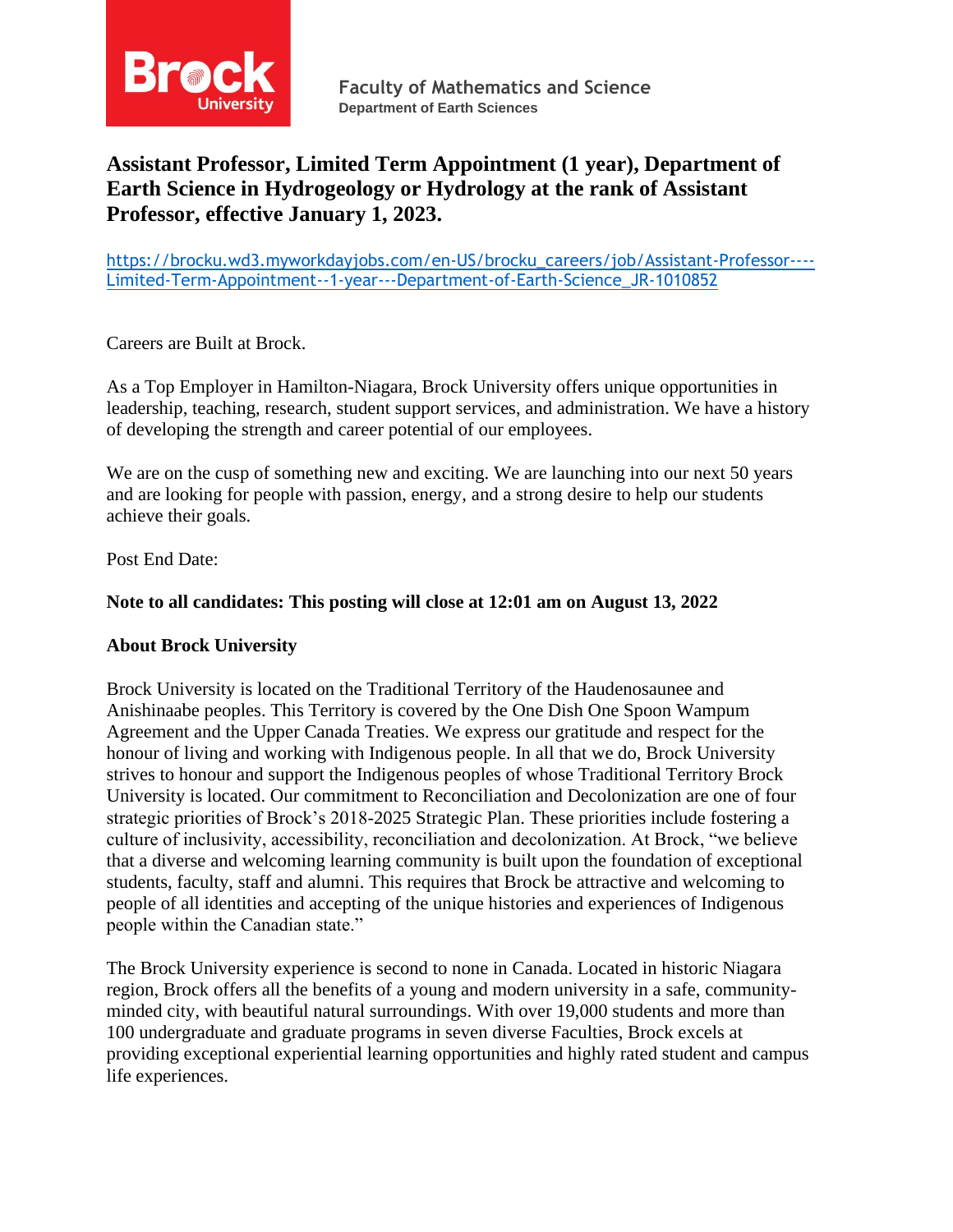## **Our Location**

Brock University's main campus is situated atop the Niagara Escarpment, within a UNESCO World Biosphere Reserve, overlooking the city of St. Catharines, in the heart of Niagara wine country. The Niagara region is dotted with landmarks that recognize our nation's history and features breathtaking natural beauty and world-famous attractions. St. Catharines is home to vibrant arts and entertainment venues, and is a short drive from Toronto, Niagara Falls, and Buffalo, New York. With one of the warmest climates in Canada, clean, safe communities, and surprisingly affordable real estate, Niagara is an exceptional location to call home.

# **What We Offer**

Brock University offers competitive salary and benefits. For candidates considering relocation, moving expenses will be administered according to the Collective Agreement.

## **About the position**

The Department of Earth Sciences at Brock University invites applications for a one-year Limited Term Appointment (LTA) in Hydrogeology or Hydrology at the rank of Assistant Professor, effective January 1, 2023. Applicants must hold a Ph.D. in Geosciences.

The successful candidate will be expected to teach undergraduate courses for our Professional Geoscientists Ontario (PGO)- compliant Earth Science and Environmental Geoscience BSc programs. The person will be expected to continue the Department's tradition of offering experiential learning opportunities within courses and through direct supervision.

The person will be expected to carry out ongoing or new research projects. The person will have the opportunity to establish links with local environmental companies or government agencies. The Canada Centre for Inland Waters (Burlington, ON, [https://www.canada.ca/en/environment-climate-change/services/science](https://www.canada.ca/en/environment-climate-change/services/science-technology/centres/ontario.html#nwri)[technology/centres/ontario.html#nwri\)](https://www.canada.ca/en/environment-climate-change/services/science-technology/centres/ontario.html#nwri) is a 30 min drive from Brock University.

## **Notes**

Interested candidates are invited to electronically submit a letter of application, a curriculum vitae, statements of research interests and teaching philosophy, and the contact information for 3 academic references via the online application system here (please do not email application material to the department).

The closing date for the position is 12:01 am on August 13, 2022. **The last business day to apply is August 12, 2022.** Inquiries should be directed to Frank Fueten (Department Chair, [ffueten@brocku.ca\)](http://ffueten@brocku.ca). Although we appreciate all applications received, only candidates selected for an interview will be contacted.

This position is part of the BUFA employee group.